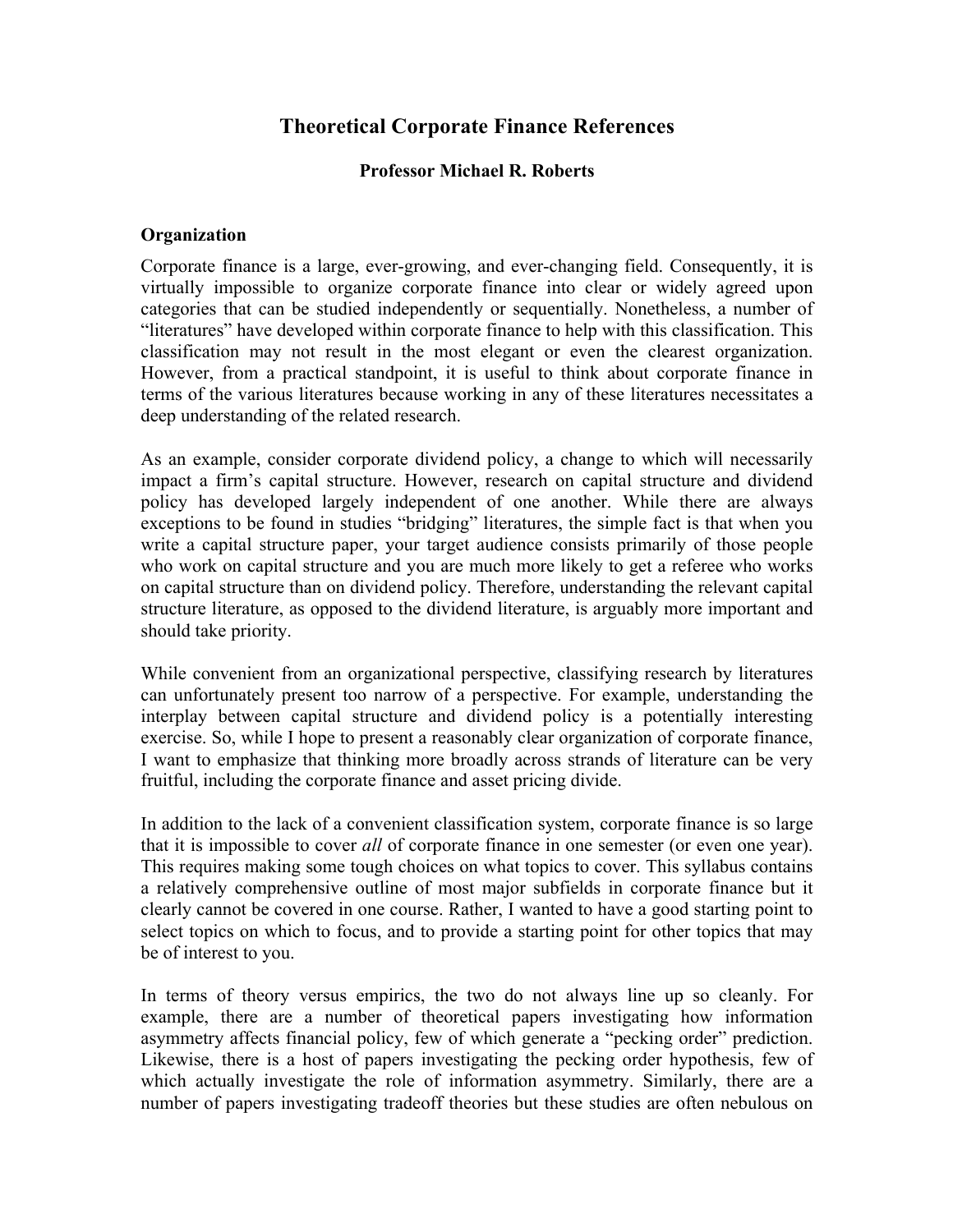precisely what is being traded off. Therefore, I have split the theory and empirics into separate sections.

# **I. THEORY OF THE FIRM**

### **Classics**

- 1. Berle, Adolph, and Gardiner Means, 1932, *The Modern Corporation and Private Property*, Transaction Publishers.
- 2. Coase, Ronald H., 1937, The Nature of the Firm, *Economica* 4, 386-405.
- 3. Williamson, Oliver, 1971, The Vertical Integration of Production: Market Failure Considerations, *American Economic Review* 61, 112-123.
- 4. Jensen, Michael, William Meckling, 1976, Theory of the Firm: Managerial Behavior, Agency Costs and Capital Structure, *Journal of Financial Economics*  3, 305-360.

### **Decision Rights**

- 5. Alchian, Armen A., and Harold Demsetz, 1972, Production, Information Costs and Economic Organization, *American Economic Review* 62, 777-795.
- 6. Klein, Benjamin, Robert G. Crawford, and Armen A. Alchian, 1978, Vertical Integration, Appropriable Rents and the Competitive Contracting Process, *Journal of Law and Economics* 21, 297-326.
- 7. Williamson, Oliver, 1979, Transaction Cost Economics: The Governance of Contractual Relations, *Journal of Law and Economics* 22, 233-261.
- 8. Williamson, Oliver, 2002, The Theory of the Firm as Governance Structure: From Choice to Contract, *Journal of Economic Perspectives* 16, 171-195.
- 9. Gibbons, Robert, 2004, Four Formali(izable) Theories of the Firm? forthcoming *Journal of Economic Behavior and Organization*

### **Ex Ante Incentives**

- 10. Grossman, Sanford J., and Oliver D. Hart, 1986, The Costs and the Benefits of Ownership: A Theory of Vertical and Lateral Integration, *Journal of Political Economy* 94, 691-719.
- 11. Hart, Oliver D. and John Moore, 1990, Property Rights and the Nature of the Firms, *Journal of Political Economy* 1119-1158.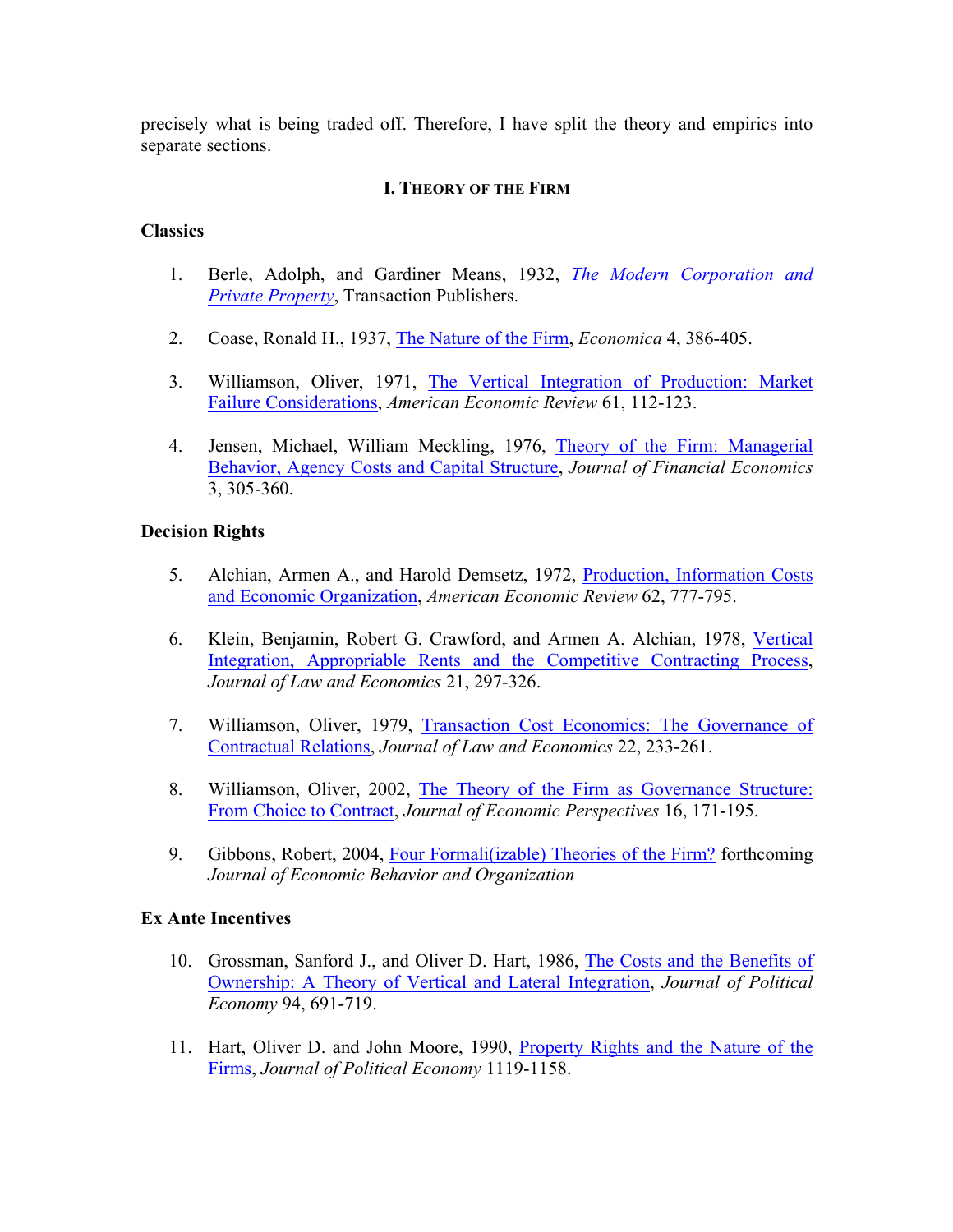- 12. Holmstrom, Bengt, and Paul Milgrom, 1994, The Firm as an Incentive System, *American Economic Review* 84, 972-991.
- 13. Hart, Oliver, 1995, Chapters 1 3 of *Firms, Contracts, and Financial Structure*, Oxford University Press, Oxford.
- 14. Holmstrom, Bengt, and John Roberts, 1998, The Boundaries of the Firm Revisited, *Journal of Economic Perspectives* 12, 73-94.
- 15. Homstrom, Bengt, 1999, The Firm as a Subeconomy, *Journal of Law, Economics, and Organizatio* 15, 74-102.
- 16. Whinston, Michael, 2002, On the Transaction Cost Determinants of Vertical Integration, *Journal of Law, Economics, and Organizatio* 19, 1-23.

### **Ex Post Control**

- 17. Hart, Oliver, and Bengt Holmstrom, 2002, A Theory of Firm Scope, Working Paper, MIT Department of Economics.
- 18. Klein, Benjamin, 1996, Why Hold-ups Occur: The Self-Enforcing Range of Contractual Relationships, *Economic Inquiry* 34, 444-463.
- 19. Klein, Benjamin, and Kevin Murphy, 1997, Vertical Integration as a Self-Enforcing Contractual Arrangement, *American Economic Review* 87, 415-420.
- 20. Baker, George, Robert Gibbons, and Kevin J. Murphy, 2004, Contracting for Control: Decision Rights, Payoff Rights, and Relational Contracts in Firms, Contracts, and Other Governance Structures, Working Paper, MIT Department of Economics.

### **II. FINANCIAL POLICY – CAPITAL STRUCTURE**

#### **Starting Points**

- 21. Modigliani, Franco, and Merton Miller, 1958, The Cost of Capital, Corporation Finance and the Theory of Investment, *American Economic Review* 48, 261-297.
- 22. Stiglitz, Joseph E., 1974, On the Irrelevance of Corporate Financial Policy, *American Economic Review* ?, 851-865.
- 23. Myers, Stewart, 1984, The Capital Structure Puzzle, *Journal of Finance* 37, 575- 592.
- 24. Miller, Merton, 1988, The Modigliani-Miller Propositions After Thirty Years, *Journal of Economic Perspectives* 2, 99-120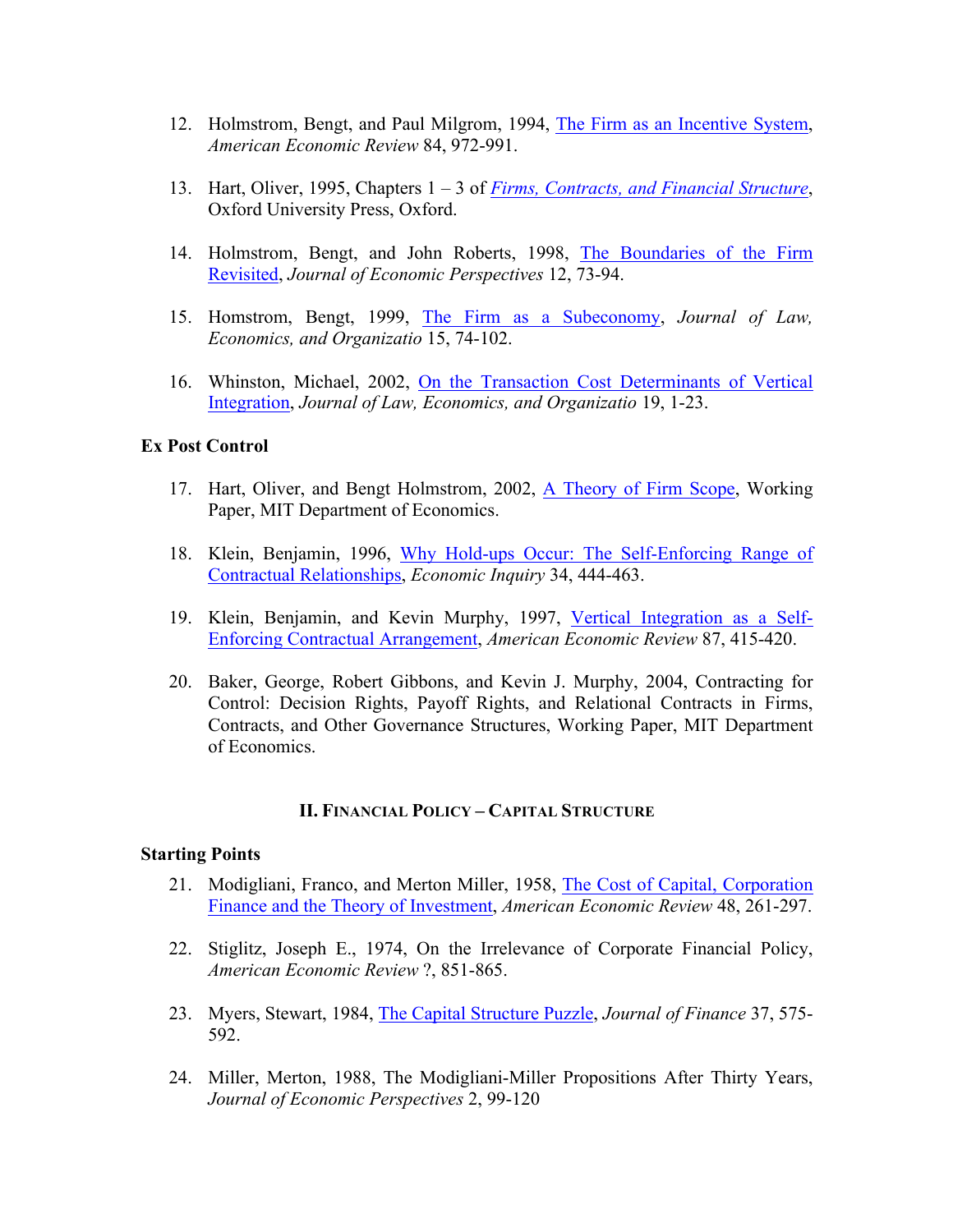(followed by comments from Joseph Stiglitz, Stephen Ross, Sudipto Bhattacharya, and Franco Modigliani)

#### **Surveys**

- 25. Harris, Milton, and Artur Raviv, 1991, The Theory of Capital Structure, *Journal of Finance* 46, 297-355.
- 26. Myers, Stewart, 2003, The Financing of Corporations, *Handbook of the Economics of Finance*, Volume 1A, Eds. George M. Constantinides, Milton Harris, and Rene M. Stulz, Elsevier, Amsterdam.
- 27. Frank, Murray Z., and Vidhan Goyal, 2007, Tradeoff and Pecking Order Theories of Debt, *The Handbook of Empirical Corporate Finance*, Ed. Espen Eckbo, Elsevier, Amsterdam.
- 28. Graham, John, 2003, Taxes and Corporate Finance: A Review, *Review of Financial Studies* 16, 1075-1129.
- 29. Graham, John R., and Campbell Harvey, 2001, The Theory and Practice of Corporate Finance: Evidence from the Field, *Journal of Financial Economics* 60, 187–243.

#### *Taxes*

- 30. Modigliani, Franco, and Merton H. Miller, 1963, Corporate Income Taxes and the Cost of Capital: A Correction, *American Economic Review* 53, 433-443
- 31. Stiglitz, Joseph E., 1973, Taxation, Corporate Financial Policy and the Cost of Capital, *Journal of Public Economics* 2, 1-34.
- 32. Miller, Merton H., 1977, Debt and Taxes, *Journal of Finance* 32, 261-275.
- 33. DeAngelo, Harry, and Ronald W. Masulis, 1980, Optimal Capital Structure Under Corporate and Personal Taxation, *Journal of Financial Economics* 8, 3- 29.
- 34. Auerbach, Alan J., and Mervyn A. King, 1983, Taxes, Portfolio Choice, and Debt-Equity Ratios: A General Equilibrium Model, *Quarterly Journal of Economics* 98, 587-610.

### **Tax-Bankruptcy Cost Tradeoff – Exogenous (or no) Investment**

35. Kraus, Alan, and Robert LItzenberger, 1973, A State Preference Theory of Optimal Financial Leverage, *Journal of Finance* 28, 911-922.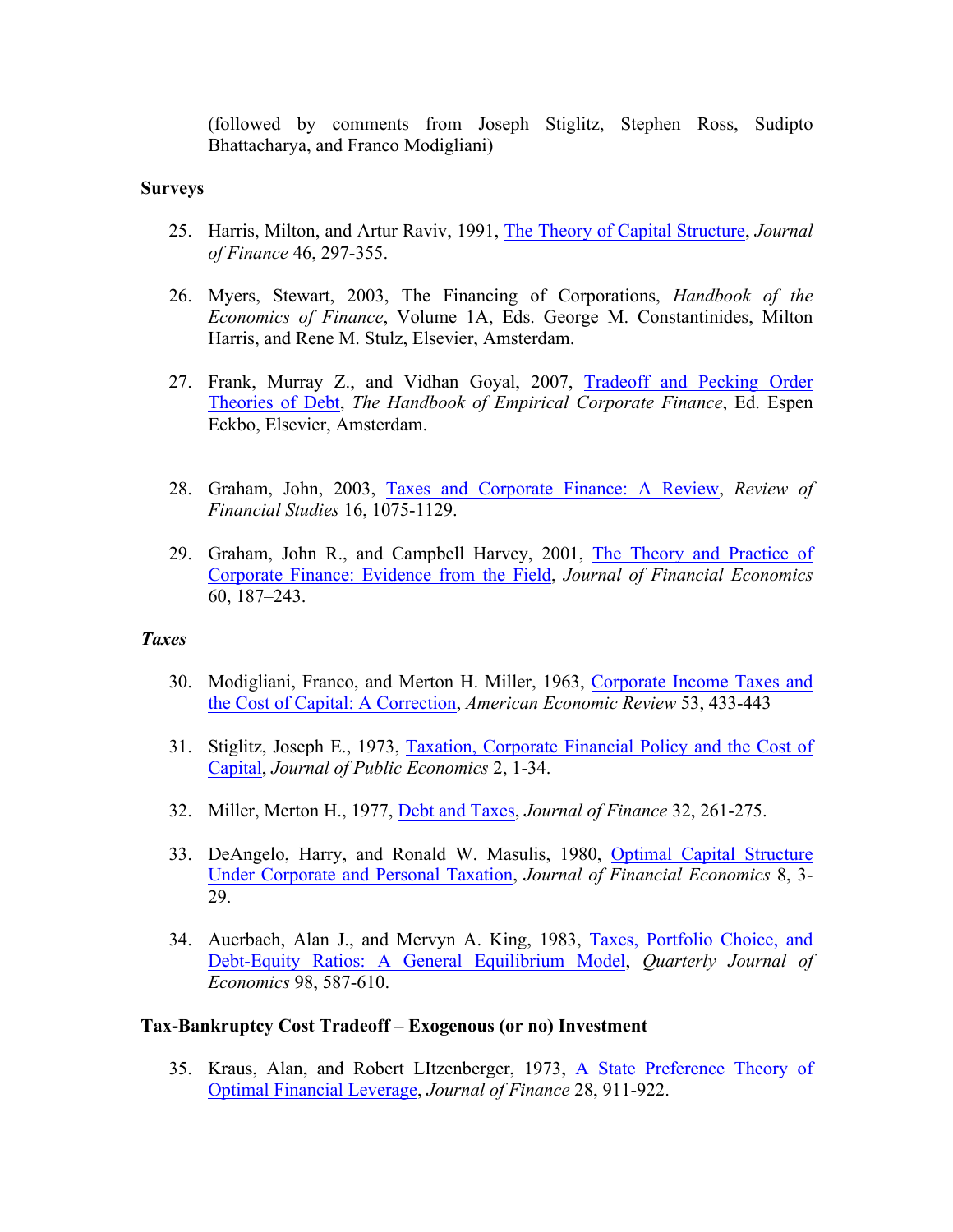- 36. Scott, James H., 1976, A Thoery of Optimal Capital Structure, *The Bell Journal of Economics* 7, 33-54.
- 37. Kim, E. Han, 1978, A Mean-Variance Theory of Optimal Capital Structure and Corporate Debt Capacity, *Journal of Finance* 33, 45-63.
- 38. Bradley, Michael, Gregory Jarrell, and E. Han Kim, 1984, On the Existence of Optimal Capital Structure: Theory and Evidence, *Journal of Finance* 39, 857- 878.
- 39. Kane, Alex, Alan J. Marcus, and Robert MacDonald, 1984, How Big is the Tax Advantage to Debt? *Journal of Finance* 39, 841-852.
- 40. Kane, Alex, Alan J. Marcus, and Robert MacDonald, 1985, Debt Policy and the Rate of Return Premium to Leverage? *Journal of Financial and Quantitative Analysis* 20, 479-499.
- 41. Fischer, Edwin O., Robert Heinkel, and Josef Zechner, 1989, Dynamic Capital Structure Choice: Theory and Tests, *Journal of Finance* 44, 19-40.
- 42. Leland, Hayne E., 1994, Corporate Debt Value, Bond Covenants, and Optimal Capital Structure, *Journal of Finance* 49, 1213-1252.
- 43. Leland, Hayne E., and Klaus Toft, 1996, Optimal Capital Structure, Endogenous Bankruptcy, and the Term Structure of Credit Spreads, *Journal of Finance* 51, 987-1019.
- 44. Leland, Hayne E., 1998, Agency Costs, risk Management, and Capital Structure, *Journal of Finance* 53, 1213-1243.
- 45. Goldstein, Robert, Nengjiu Ju, and Hayne E. Leland, 2001, An EBIT Based Model of Dynamic Capital Structure, *Journal of Business* 74, 483-512
- 46. Strebulaev, Ilia A., 2007, Do Tests of Capital Structure Theory Mean What They Say?, *Journal of Finance* 62, 1747-1787.

#### **Tax-Bankruptcy Cost Tradeoff – Endogenous Investment**

- 47. Brennan, Michael J., and Eduardo S. Schwarz, 1984, Optimal Financial Policy and Firm Valuation, *Journal of Finance* 39, 593-607.
- 48. Shliefer, Andrei, and Robert Vishny, 1992, Liquidation Values and Debt Capacity: A Market Equilibrium Approach, *Journal of Finance* 42, 1343-1365.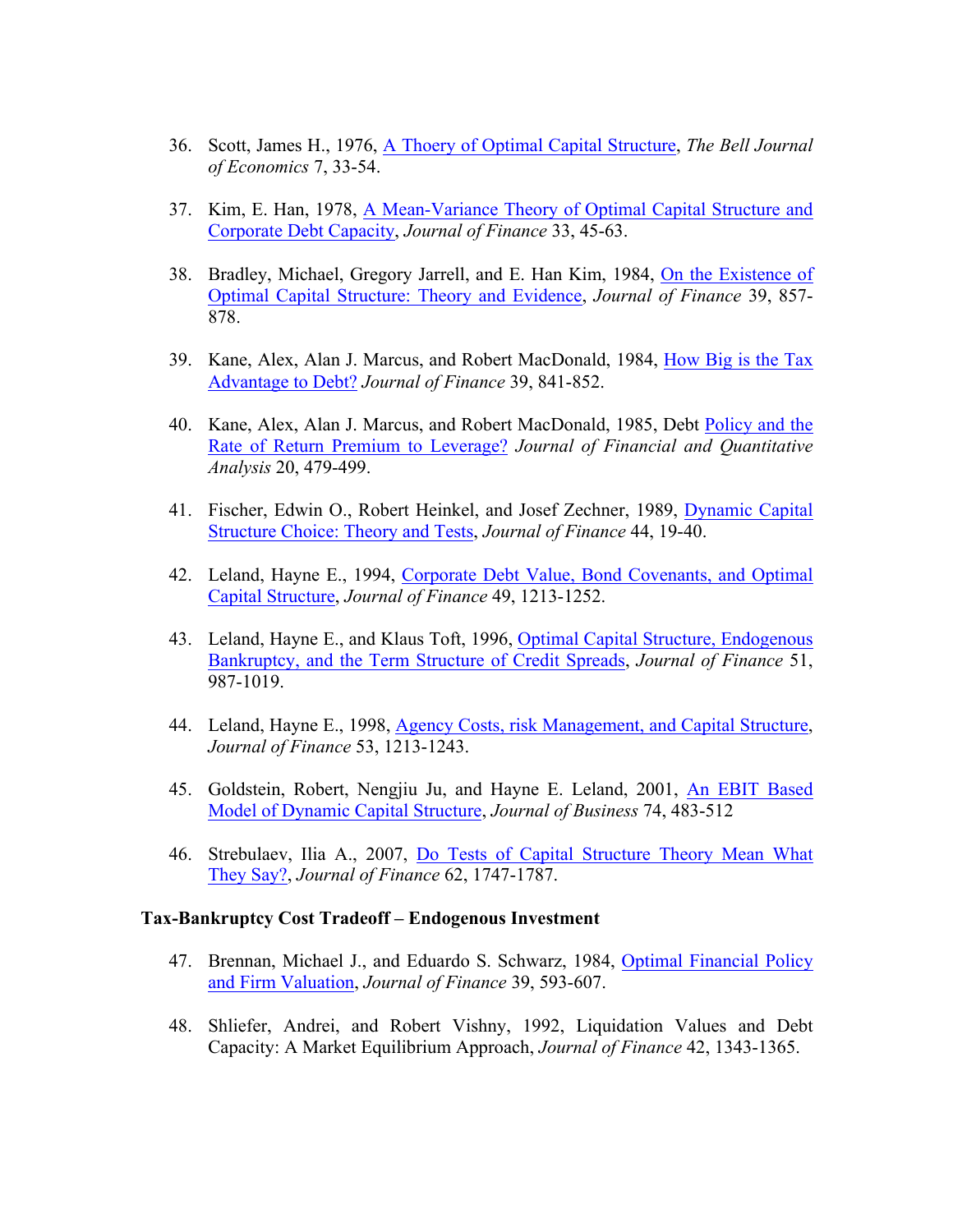- 49. Hennessy, Christopher, and Toni Whited, 2005, Debt Dynamics, *Journal of Finance* 60, 1129-1165.
- 50. Hennessy, Christopher, and Toni Whited, 2007, ??, *Journal of Finance* 60, 1129-1165.
- 51. Titman, Sheridan, and Sergei Tsyplakov, 2007, Dynamic Model of Optimal Capital Structure, forthcoming *Review of Finance*.

#### **Asymmetric Information**

- 52. Leland, Hayne E., and David Pyle, 1977, Informational Asymmetries, Financial Structure, and Financial Intermediation, *Journal of Finance* 32, 371-387.
- 53. Ross, Steven A., 1977, The Determination of Financial Structure: An Incentive Signaling Approach, *Bell Journal of Economics* 8, 23-40.
- 54. Brennan, Michael and Alan Kraus, 1987, Efficient Financing under Asymmetric Information, *Journal of Finance* 42, 1225-1243.
- 55. Heinkel, Robert, 1982, A Theory of Capital Structure Relevance under Imperfect Information, *Journal of Finance* 37, 1141-50.
- 56. Myers, Stewart C., and Nicholas S. Majluf, 1984, Corporate Financing and Investment Decisions when Firms Have Information That Investors Do Not, *Journal of Financial Economics* 13, 187-221.
- 57. Noe, Thomas, 1988, Capital Structure and Signaling Game Equilibria, *Review of Financial Studies* 1, 331-355.
- 58. Lucas, Deborah J., and Robert L. McDonald, 1990, Equity Issues and Stock Price Dynamics, *Journal of Finance* 45, 1019-1043.
- 59. Dybvig, Philip H., and Jaime F. Zender, 1991, Capital Structure and Dividend Irrelevance with Asymmetric Information, *Review of Financial Studies* 4, 201- 220.
- 60. Korajczyk, Robert A., Deborah J. Lucas, and Robert L. McDonald, 1992, Equity Issues with Time-Varying Asymmetric Information, *Journal of Financial and Quantitiative Analysis*27, 397-417.
- 61. Stein, Jeremy, 1992, Convertible Bonds as Backdoor Equity Financing, *Journal of Financial Economics* 32, 3-21.
- 62. Viswanathan, S., 1995, A Multiple Signaling Model of Corporate Financial Policy, *Research in Finance* 12, 1-35.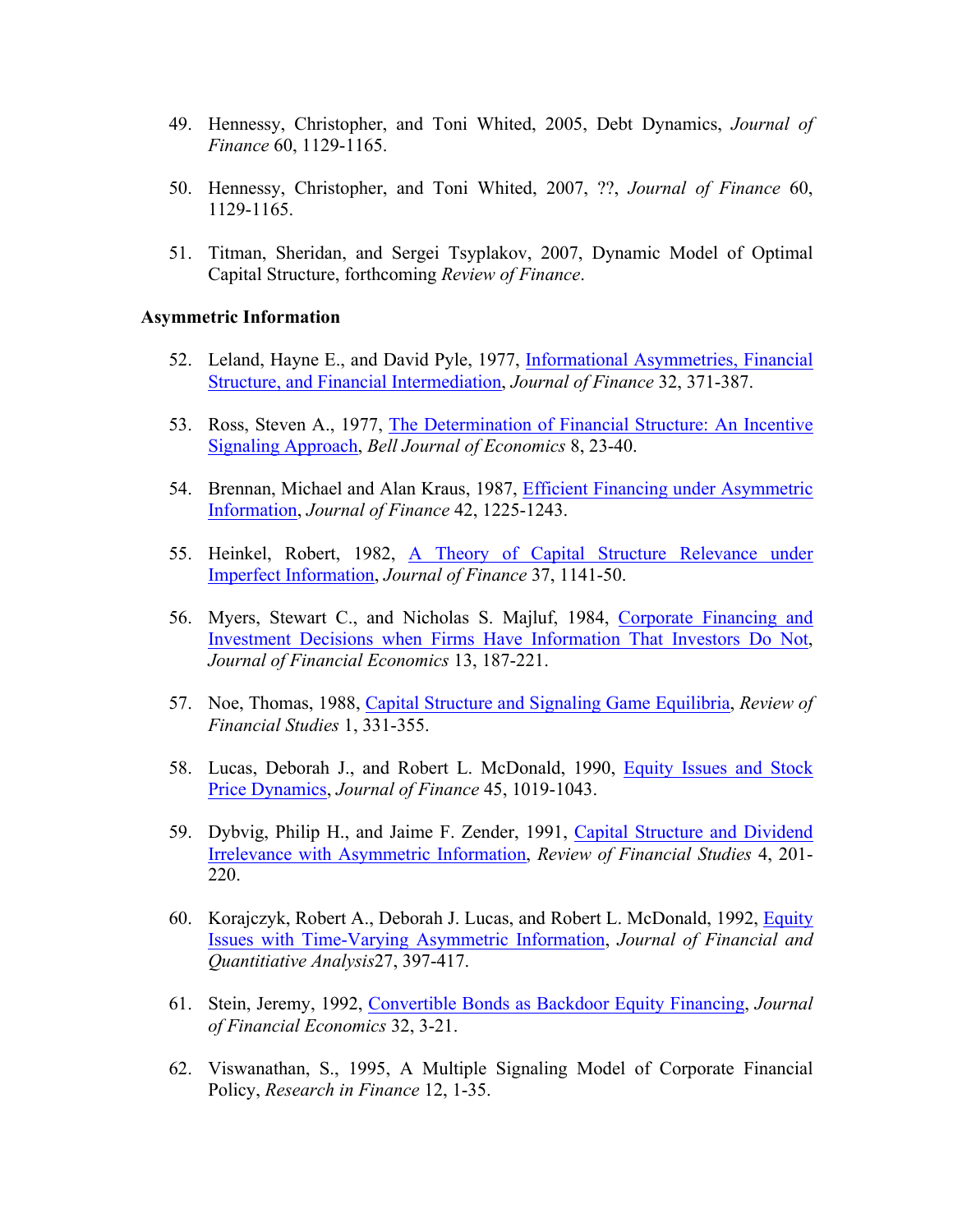- 63. Fulghieri, Paolo, and Dmitry Lukin, 2001, Information Production, Dilution Costs, and Optimal Security Design, *Journal of Financial Economics* 61, 3-42.
- 64. Hennessy, Christopher, Dmitry Livdan, and Bruno Miranda, 2007, Repeated Signaling and Firm Dynamics, Working Paper, University of California at Berkeley.

#### **Agency Costs**

- 65. Myers, Stewart, 1977, The Determinants of Corporate Borrowings, *Journal of Financial Economics* 5, 146-175.
- 66. Grossman, Sanford J. and Oliver Hart, 1982, Corporate Financial Structure and Managerial Incentives, in J. McCall (ed), *The Economics of Information and Uncertainty*, University of Chicago, Chicago.
- 67. Fama, Eugene, and Michael Jensen, 1983, Separation of Ownership and Control, *Journal of Law and Economics* 26, 301-325.
- 68. Fama, Eugene, and Michael Jensen, 1983, Agency Problems and Residual Claims, *Journal of Law and Economics* 26, 327-349.
- 69. Jensen Michael, 1986, Agency Costs of Free Cash Flow, Corporate Finance and Takeovers, *American Economic Review* 76, 323-339.
- 70. Harris Milton and Artur Raviv, 1990, Capital Structure and the Informational Role of Debt, *Journal of Finance* 45, 321-349.
- 71. Mello, Antonio S., and John E. Parsons, 1992, Measuring the Agency Cost of Debt, *Journal of Finance* 47, 1887-1904.
- 72. Zwiebel, Jeffrey, 1996, Dynamic Capital Under Managerial Entrenchment, *American Economic Review* 86, 1197-1215.
- 73. Morellec, Erwan, 2004, Can Managerial Discretion Explain Observed Leverage Ratios? *Review of Financial Studies* 17, 257-294.

#### **Financial Contract Theory and Security Design**

- 74. Townsend Robert, 1979, Optimal Contracts and Competitive Markets with Costly State Verification, *Journal of Economic Theory* 14, 137-151.
- 75. Gale Douglas and Martin Hellwig, 1985, Incentive Compatible Debt Contracts: the one period problem, *Review of Economic Studies* 52, 647-63.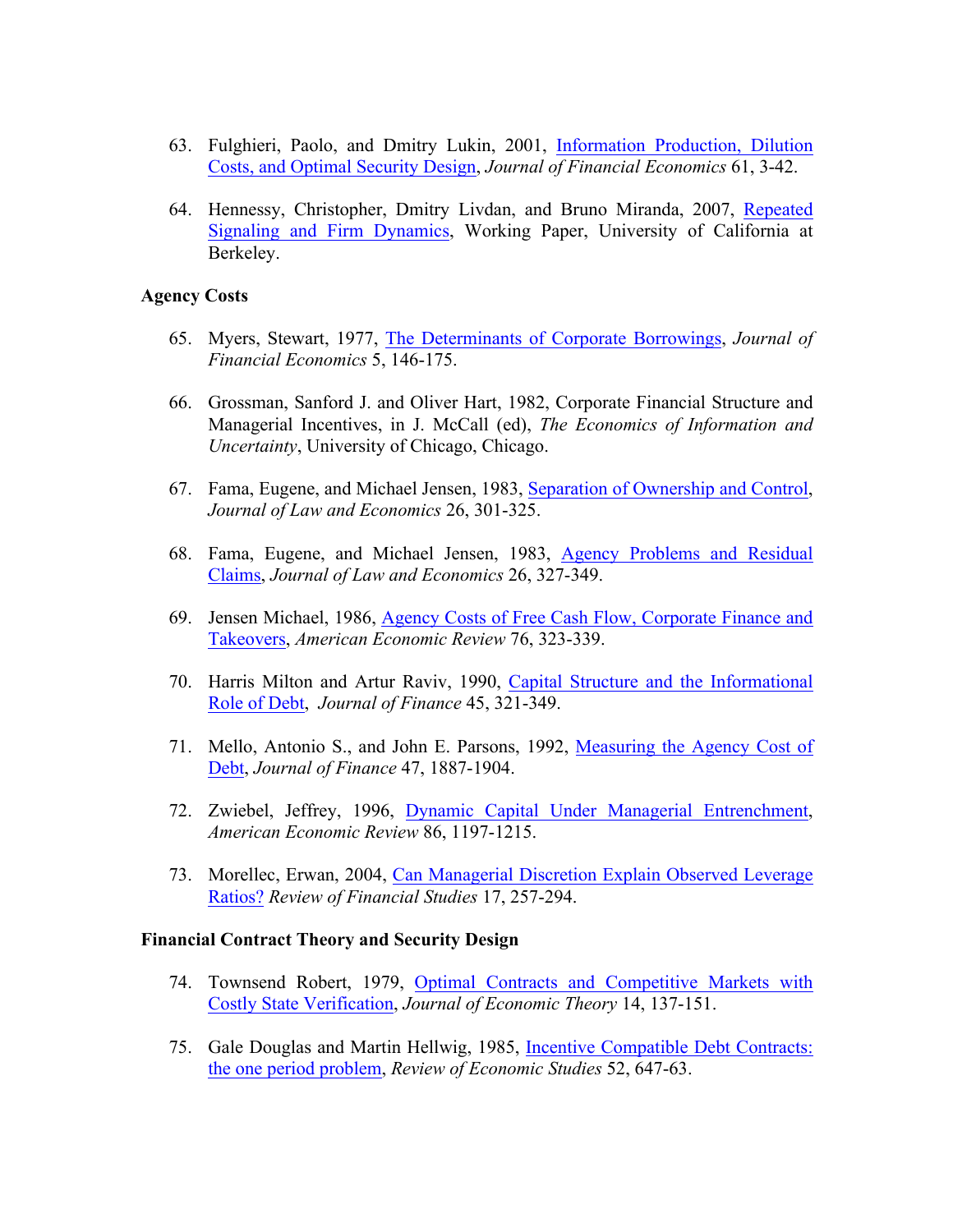- 76. Berkovitch, Elazar, and E. Han Kim, 1990, Financial Contracting and Leverage Induced Over- and Under-Investment Incentives, *Journal of Finance* 45, 765- 794.
- 77. Bolton, Patrick, and David Scharfstein, 1990, A Theory of Predation Based on Agency Problems in Financial Contracting, *American Economics Review* 80, 93- 106.
- 78. Fama, Eugene, 1990, Contract Costs and Financing Decisions, *Journal of Business* 63, 71-92.
- 79. Harris, Milton, and Artur Raviv, 1990, Financial Contracting Theory, *Journal of Finance* ?, xx-xx.
- 80. Aghion, Philippe and Patrick Bolton, 1992, An Incomplete Contracts' Approach to Financial Contracting, *Review of Economic Studies* 59, 473-494.
- 81. Bergloff, Erik, and Ernst-Ludwig von Thadden, 1994, Short-Term Versus Long-Term Interests: Capital Structure with Multiple Investors, *Quarterly Journal of Economics* 109, 1055-1084.
- 82. Dewatripont, Mathias, and Jean Tirole, 1994, A Theory of Debt and Equity: Diversity of Securities and Manager-Shareholder Congruence, *Quarterly Journal of Economics* 109, 1027-1054.
- 83. Hart, Oliver, and John Moore, 1994, A Theory of Debt based on the Inalienability of Human Capital, *Quarterly Journal of Economics* 109, 1027-54*.*
- 84. Hart, Oliver D., 1995, Chapters 4-5 of *Firms, Contracts, and Financial Structure*, Oxford University Press, Oxford.
- 85. Hart, Oliver D. and John Moore, 1995, Debt and Seniority: An Analysis of the Role of Hard Claims in Constraining Management, *American Economic Review*, 85, 567-585.
- 86. Bolton Patrick and David Scharfstein, 1996, Optimal Debt Structure and the Number of Creditors, *Journal of Political Economy* 104, 1-25.
- 87. Fluck, Zsuanna, 1998, Optimal Financial Contracting: Debt Versus Outside Equity, *Review of Financial Studies* 11, 383-418.
- 88. Hart, Oliver, and John Moore, 1998, Default and Renegotiation: A Dynamic Model of Debt, *Quarterly Journal of Economics*, 45, 49-72.
- 89. Bolton, Patrick, and Xavier Freixas, 2000, ??, *Journal of Political Economy*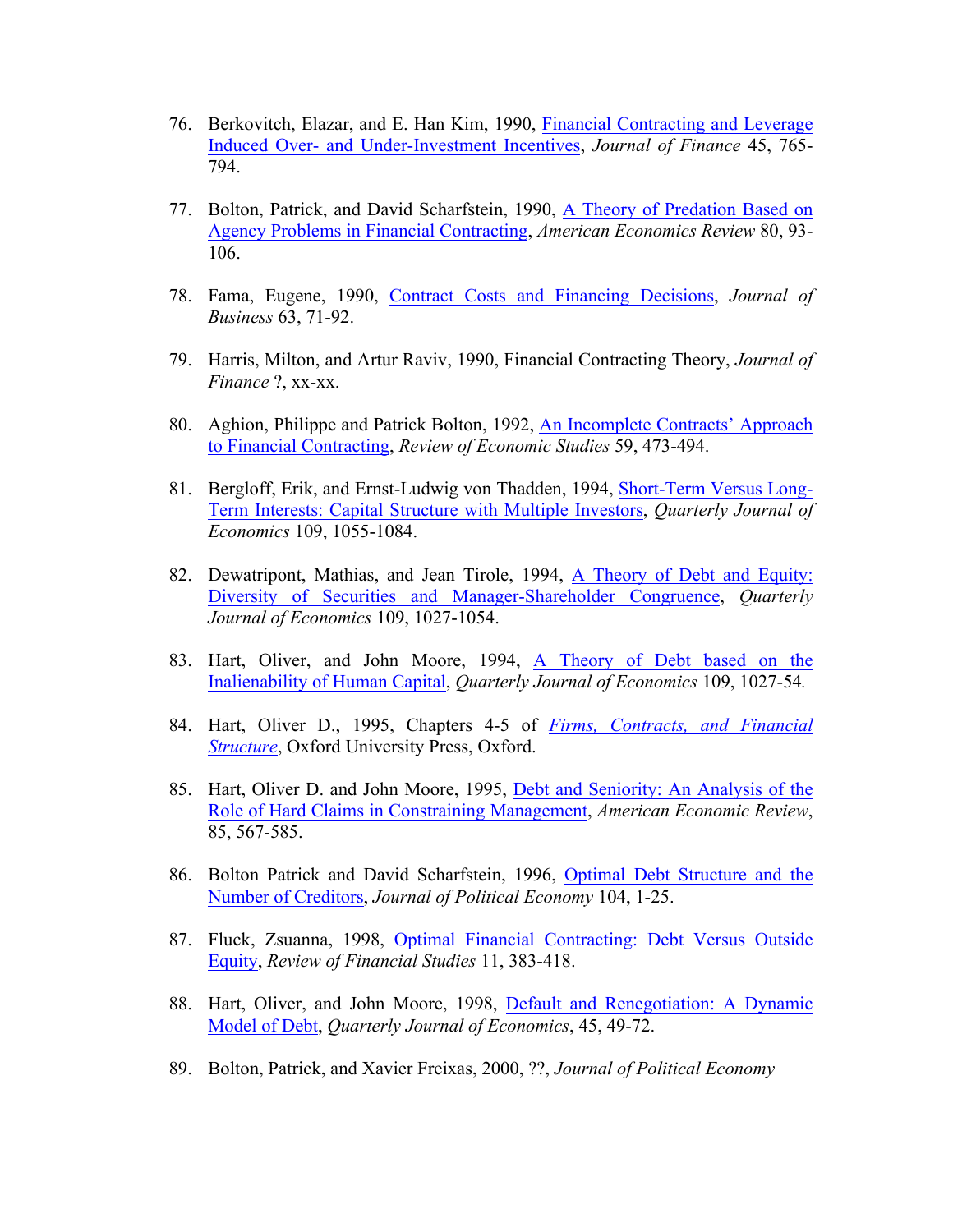- 90. Myers, Stewart C., 2000, Outside Equity, *Journal of Finance* 55, 1005−1037.
- 91. Hart, Oliver, 2001, Financial Contracting, *Journal of Economic Literature* 39, 1079-1100.
- 92. DeMarzo, Peter M., and Michael J. Fishman, 2007, Optimal Long-Term Financial Contracting, *Review of Financial Studies* 20, 2079-2128.
- 93. Tchisty, Alexei, 2005, Security Design with Correlated Hidden Cash Flows: The Optimality of Performance Pricing, Working Paper, New York University.
- 94. DeMarzo, Peter M., and Yuliy Sannikov, 2006, Optimal Security Design and Dynamic Capital Structure in a Continuous-Time Agency Model, *Review of Financial Studies* 20, 2079-2128.
- 95. Sannikov, Yuliy, 2007, Agency Problems, Screening and Increasing Credit Lines, Working Paper, Berkeley Department of Economics.

#### **Product Market/Industry Competition**

- 96. Brander, James A., and Tracy R. Lewis, 1986, Oligopoly and Financial Structure: The Limited Liability Effect, *American Economic Review* 76, 956- 970.
- 97. Maksimovic, Vojislav, 1988, Capital Structure in Repeated Oligopolies, *RAND Journal of Economics* 19, 389-407.
- 98. Maksimovic, Vojislav, and Sheridan Titman, 1991, Financial Policy and Reputation for Product Quality, *Review of Financial Studies* 4, 175-200.
- 99. Maksimovic, Vojislav, and Josef Zechner, 1991, Debt, Agency Costs, and Industry Equilibrium, *Journal of Finance* 46, 1619-1644.
- 100. Glazer, Jacob, 1994, The Strategic effects of Long-Term Debt in Imperfect Competition, *Journal of Economic Theory* 62, 428-443.
- 101. Glazer, Jacob, and Kovenock, Dan, 1995, Capital Structure and Product market Rivalry: How do We Reconcile Theory and Evidence?, *American Economic Review* 85, 403-408.
- 102. Maksimovic, Vojislav, 1995, Financial Structure and Product market Competition, in Robert Jarrow, Vojislav Maksimovic, and William Ziemba eds. *Handbook of Finance*, North-Holland.

#### **III. FINANCIAL POLICY – DIVIDENDS**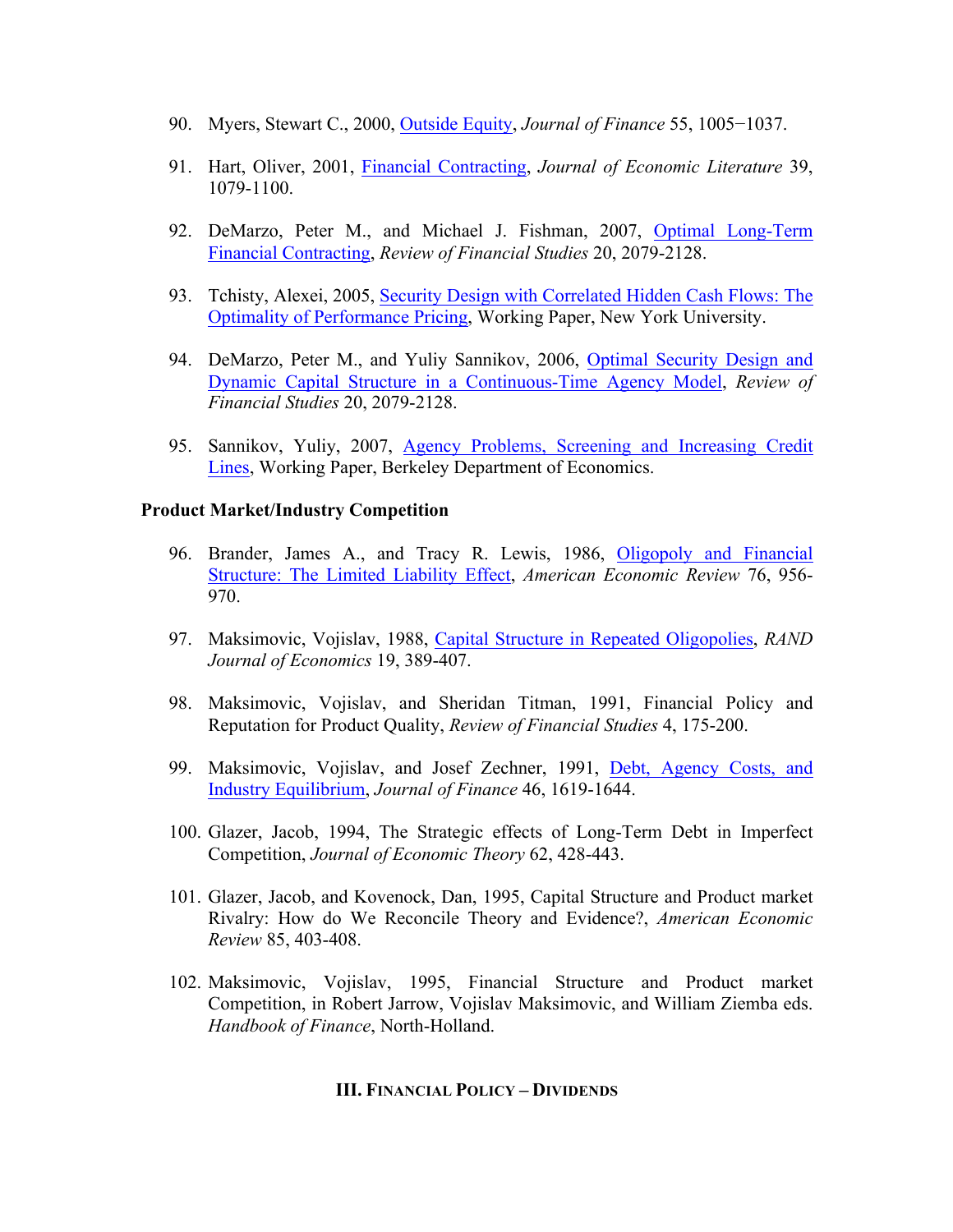#### **Starting Points**

103. Miller, Merton, and Franco Modigliani, 1961, Dividend Policy, Growth and the Valuation of Shares, *Journal of Business* 34, 411-433.

#### **Surveys**

104. Allen, Franklin, and Roni Michaely, 2003, Payout Policy, *Handbook of Economics*, George Constantinides, Milton Harris, and Rene Stulz, eds., North Holland.

#### **Asymmetric Information**

#### *Signaling and Adverse Selection*

- 105. Bhattacharya, Sudipto, 1979, Imperfect Information, Dividend Policy, and `The Bird in the Hand' Fallacy," *Bell Journal of Economics*10, 259-270.
- 106. Miller, Merton, and Kevin Rock, 1985, Dividend Policy Under Asymmetric Information, *Journal of Finance* 40, 1031-1051.
- 107. John, Kose, and Joseph Williams, 1985, Dividends, Dilution, and Taxes: A Signaling Equilibrium, *Journal of Finance* 40, 1053-1070.
- 108. Ambarish, Ramasastry, Kose John, and Joseph Williams, 1987, Efficient Signaling with Dividends and Investments, *Journal of Finance* 42, 321-343.
- 109. Kumar, Praveen, 1988, Shareholder-Manager Conflict and the Information Content of Dividends, *Review of Financial Studies*1, 111-136.
- 110. Williams, Joseph, 1988, Efficient Signaling with Dividends, Investment, and Stock Repurchases, *Journal of Finance*43, 737-747.
- 111. Bernheim, Doug, 1991, Tax Policy and the Dividend Puzzle, *Rand Journal of Economics* 22, 455-476.
- 112. Allen, Franklin, Anotinio Bernardo, and Ivo Welch, 2000, A Theory of Dividends Based on Tax Clientele, *Journal of Finance*55, 2499-2536.

#### **Agency Models**

113. ?

#### **IV. CORPORATE INVESTMENT**

**Surveys**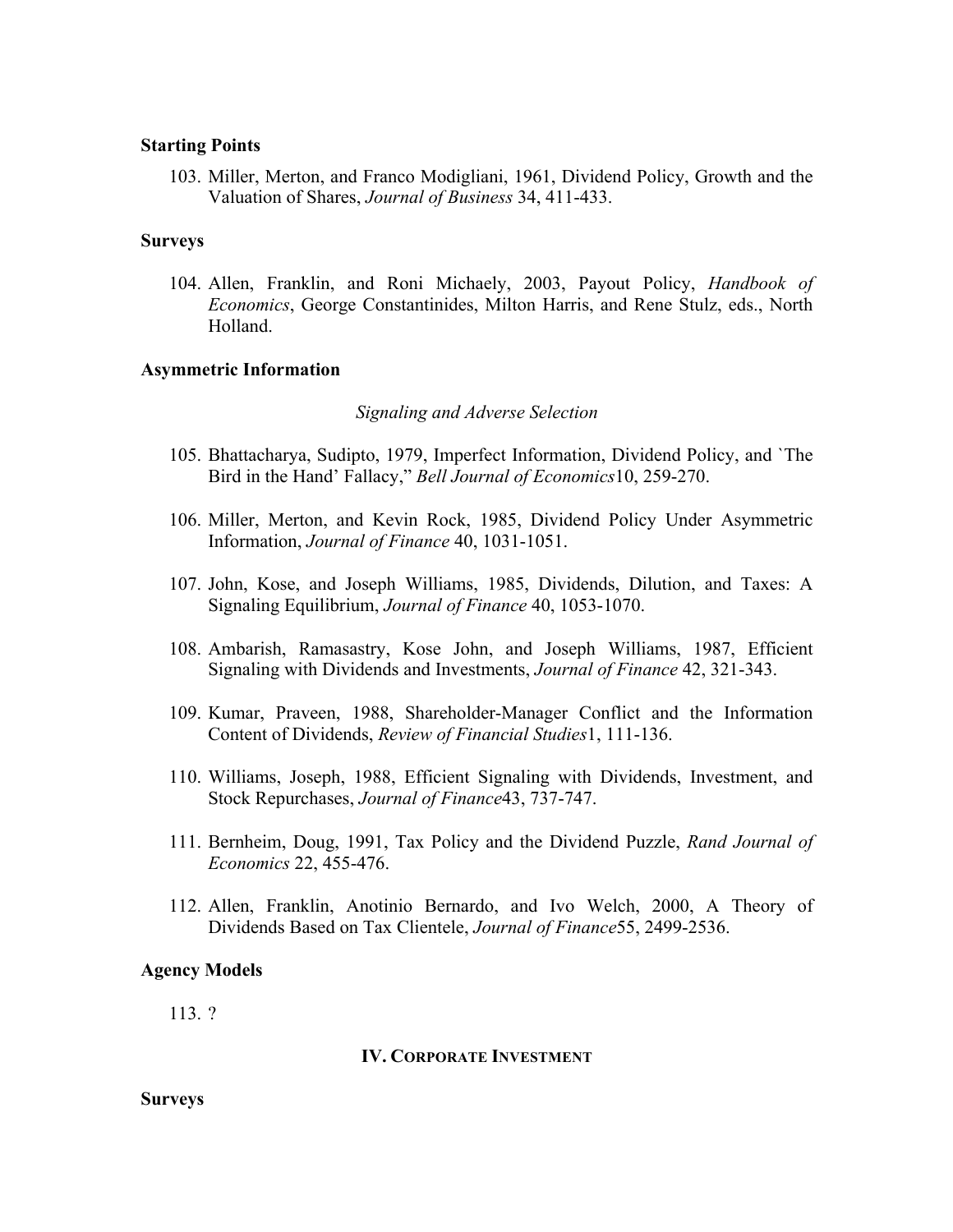- 114. Hubbard, R. Glenn, 1999, Capital Market Imperfections and Investment, *Journal of Economic Literature* 36, 193-225.
- 115. Stein, Jeremy, 2003, Agency, Information and Corporate Investment, *Handbook of the Economics of Finance*, Volume 1A, Eds. George M. Constantinides, Milton Harris, and Rene M. Stulz, Elsevier, Amsterdam.

### **Models of Costly External Finance**

#### *Costs of Equity Finance*

See also the papers from above by:

- Myers  $(1984)$ ,
- Myers and Majluf (1984).
- 116. Greenwald, Bruce, Jospeh E. Stiglitz and Andrew Weiss, 1984, Informational Imperfections in the Capital Market and Macroeconomic Fuctuations, *American Economic Review* 74:194−199.

### *Costs of Debt Finance*

See also the papers from above by:

- Jensen and Meckling (1976) (inefficient investment from asset-substitution),
- Myers (1977) (underinvestment from debt overhang).
- Townsend (1979) and Gale and Hellwig (1985) (underinvestment from the **costly** state verification auditing/bankruptcy cost)
- Myers (1984), and Myers and Majluf (1984) (underinvestment from the dilution/adverse selection cost)
- Aghion and Bolton (1992), Bolton and Scharfstein (1990), Diamond (1991), Hart and Moore (1994, 1998) (ex ante underinvestment is inversely related to entrepreneur wealth and ex post underinvestment because of inefficient asset liquidation by investors.)
- 117. Jaffee, Dwight M., and Thomas Russell, 1976, Imperfect Information, Uncertainty, and Credit Rationing, *Quarterly Journal of Economics* 90, 651−666.
- 118. Stiglitz, Joseph E., and Andrew Weiss, 1981, Credit Rationing and Markets with Imperfect Information, *American Economic Review* 71, 393−411.
- 119. Stiglitz, Joseph E., and Andrew Weiss, 1983, Incentive Effects of Terminations: Applications to the Credit and Labor Markets, *American Economic Review* 73, 912−927.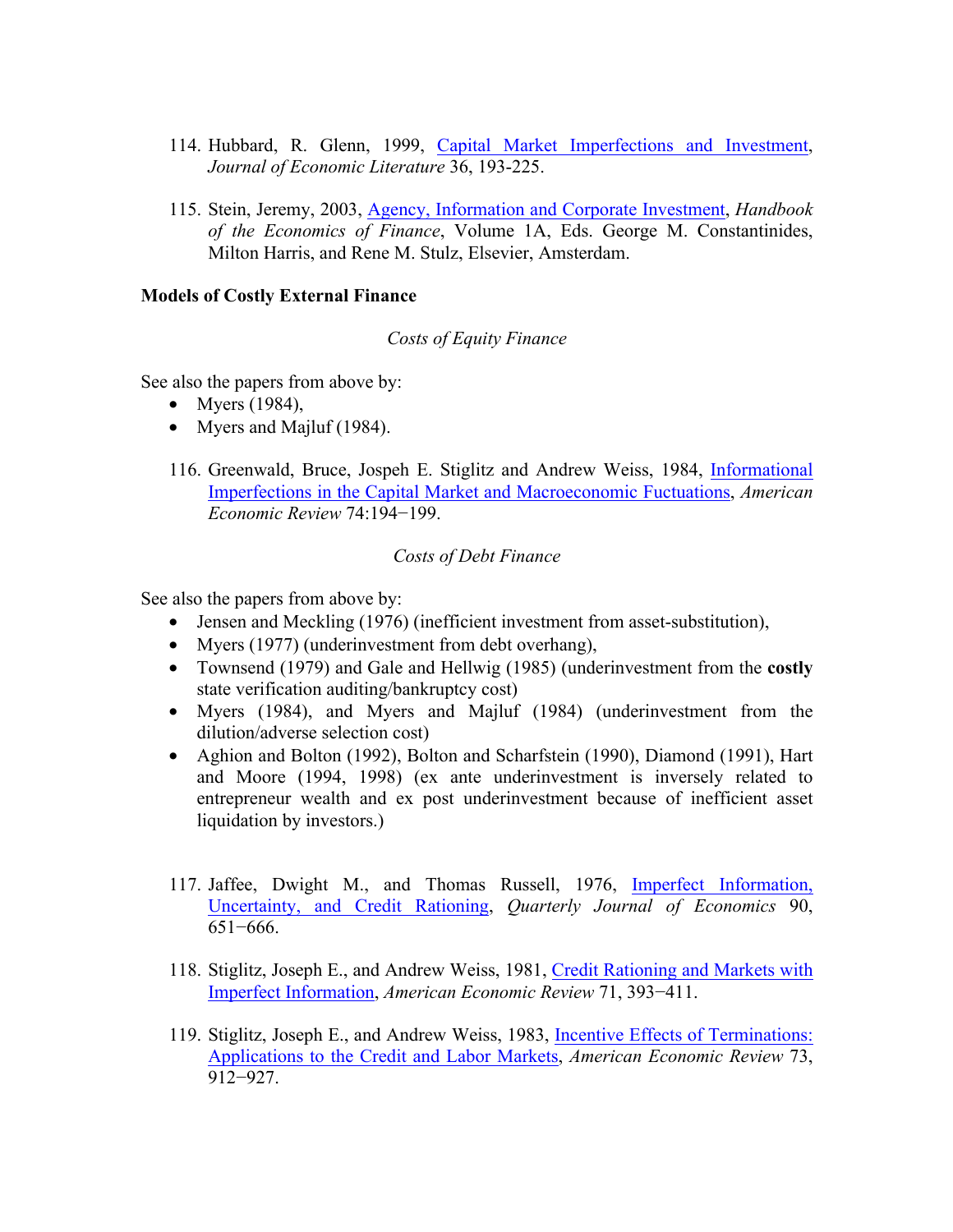- 120. Froot, Kenneth, David Scharfstein and Jermey C. Stein, 1993, Risk Management: Coordinating Corporate Investment and Fnancing Policies, *Journal of Finance* 48, 1629−1658.
- 121. Holmstrom, Bengt, and Jean Tirole, 1997, Financial Intermediation, Loanable Funds, and the Real Sector, *Quarterly Journal of Economics* 112, 663-691.
- 122. Hennessy, Christopher, 2004, Tobin's Q, Debt Overhang, and Investment, *Journal of Finance* 59, 1717-1742.

#### **Agency Conflicts Between Managers and Outside Shareholders**

See also the papers from above by:

• Jensen and Meckling (1976) (inefficient investment from asset-substitution),

#### *Empire Building*

See also the papers from above by:

- Jensen (1986) (free cash flow),
- Harris and Raviv (1990)
- Hart and Moore (1995),
- Zwiebel  $(1996)$
- 123. Baumol, William, 1959, *Business Behavior, Value, and Growth*, Macmillan, New York.
- 124. Marris, R., 1964, *The Economic Theory of Managerial Capitalism*, Free Press, Glencoe, IL.
- 125. Williamson, Oliver E., 1964, *The Economics of Discretionary Behavior: Managerial Objectives in a Theory of the* Firm, Prentice Hall, Englewood Cliffs, NJ.
- 126. Donaldson, Glen, 1984, *Managing Corporate Wealth*, Praeger, New York.
- 127. Stulz, Rene M., 1990, Managerial Discretion and Optimal Financing Policies, *Journal of Financial Economics* 26, 3−27.
- 128. Jensen, Michael, 1993, The Modern Industrial Revolution, Exit, and the Failure of Internal Control Systems, *Journal of Finance* 48, 831-880.

*Empire-Preservation, Entrenchment and Diversification*

129. Amihud, Yakov, Baruch Lev, 1981, Risk Reduction as a Managerial Motive for Conglomerate Mergers, *Bell Journal of Economics* 12, 605−617.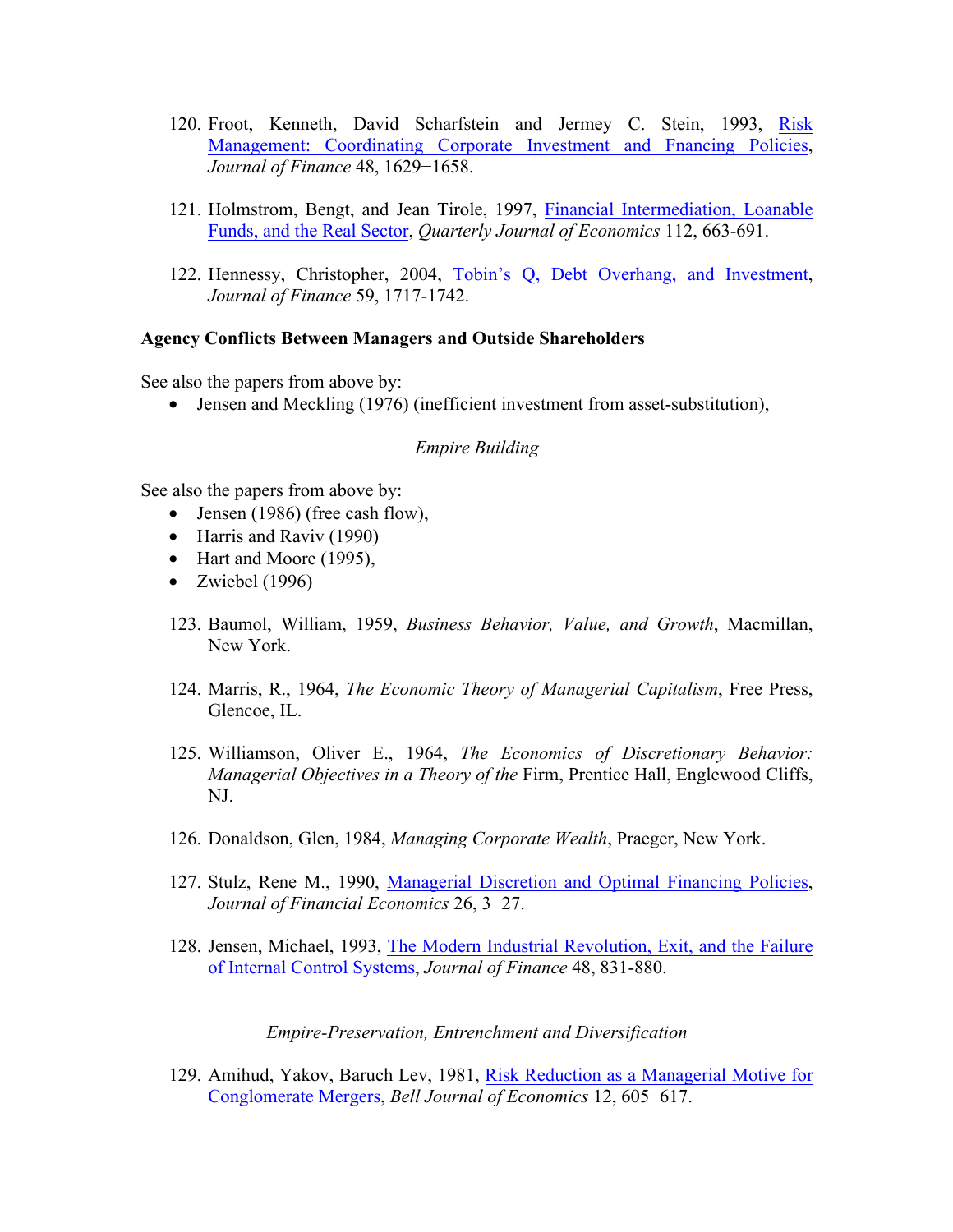130. Shleifer, Andrei, and Robert W. Vishny, 1989, Management Entrenchment: The Case of Manager-Specific Investments, *Journal of Financial Economics* 25, 123−139.

#### *Reputational and Career Concerns*

- 131. Narayanan, M. P., 1985, Managerial Incentives for Short-Term Results, *Journal of Finance* 40, 1469−1484.
- 132. Stein, Jermey C., 1988, Takeover Threats and Managerial Myopia, *Journal of Political Economy* 96, 61−80.
- 133. Stein, Jeremy C., 1989, Efficient Capital Markets, Inefficient Frms: A Model of Myopic Corporate Behavior, *Quarterly Journal of Economics* 104, 655−669.
- 134. Scharfstein, David S., and Jeremy C. Stein, 1990, Herd Behavior and Investment, *American Economic Review* 80, 465−479.
- 135. Bebchuk, Lucian A., and Lars A. Stole, 1993, Do Short-Term Objectives Lead to Under- or Overinvestment in Long-Term Projects, *Journal of Finance* 48, 719−729.
- 136. Zwiebel, Jeffrey, 1995, Corporate Conservatism and Relative Compensation, *Journal of Political Economy* 103, 1−25.
- 137. Holmstrom, Bengt, 1999, Managerial Incentive Problems: A Dynamic Perspective, *Review of Economic Studies* 66, 169-182.
- 138. Dewatripont, Mathias, Ian Jewitt and Jean Tirole, 1999, The Economics of Career Concerns, Part I: Comparing Information Structures, *Review of Economic Studies* 66, 183−198.

#### **Mergers & Acquisitions**

See also the papers from above by:

- Jensen (1986) (free cash flow).
- Zwiebel (1996) (market for corporate control)
- 139. Jensen, Michael, 1988, Takeovers: Their Causes and Consequences, *Journal of Economic Perspectives* 2, 21-48.
- 140. Hart, Oliver D., 1995, Chapters ? of *Firms, Contracts, and Financial Structure*, Oxford University Press, Oxford.
- 141. Shliefer, Andrei, and Robert Vishny, 2003, ??, *Journal of Financial Economics..*